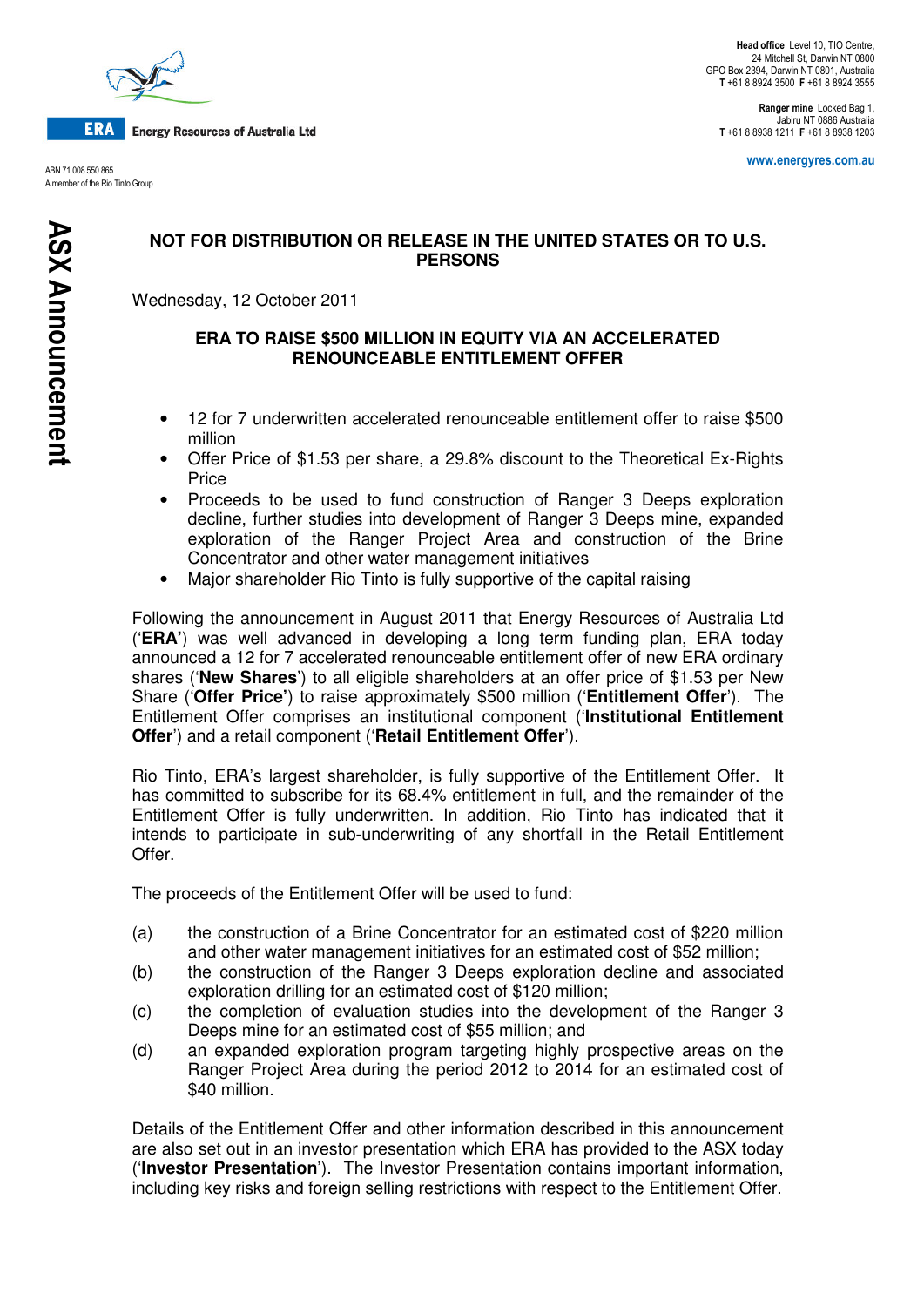

ERA's Chief Executive, Rob Atkinson said "This capital raising will provide funding for the three very important projects for ERA."

"ERA takes water management very seriously. This capital allows ERA to progress the implementation of our water management strategy, which includes the construction of a Brine Concentrator and other initiatives, in as timely a manner as possible."

"It is important that ERA understands the full extent of the resources on the Ranger Project Area and, as such, has planned to conduct an expanded exploration program to be conducted over the period from 2012 to 2014."

"Following the Northern Territory Government's recent approval, site preparation work for the Ranger 3 Deeps exploration decline will begin shortly, with construction of the box cut and decline scheduled to commence in May 2012. In parallel, ERA will undertake evaluation studies on the potential development of the Ranger 3 Deeps mine."

"ERA expects to make a decision on the Ranger 3 Deeps mine development in 2014. At the same time, ERA will reassess its future funding requirements having regard to the outcome of the Ranger 3 Deeps evaluation studies, the detailed rehabilitation studies presently being undertaken and the operating and market conditions experienced in the period to 2014."

## **Overview of Entitlement Offer**

Eligible shareholders with a registered address in Australia and New Zealand will be invited to subscribe for 12 New Shares for every 7 existing ERA ordinary shares held at 7.00pm (AEDT<sup>1</sup>) on Monday, 17 October 2011 ('Record Date') at the Offer Price ('**Entitlement**').

The Offer Price of \$1.53 per New Share represents a 29.8% discount to the Theoretical Ex-Rights Price ('**TERP**').

New Shares issued under the Entitlement Offer will rank equally with existing shares. New Shares representing the renounced Entitlements and the Entitlements of ineligible shareholders will be offered to eligible institutional shareholders and other institutional investors, with any proceeds in excess of the Offer Price ('**Retail Premium**<sup>'</sup>) returned pro-rata to such renouncing or ineligible shareholders.

 $\overline{a}$ 

 $\overline{\mathbf{2}}$ 

<sup>&</sup>lt;sup>1</sup> Australian Eastern Daylight Time (AEDT)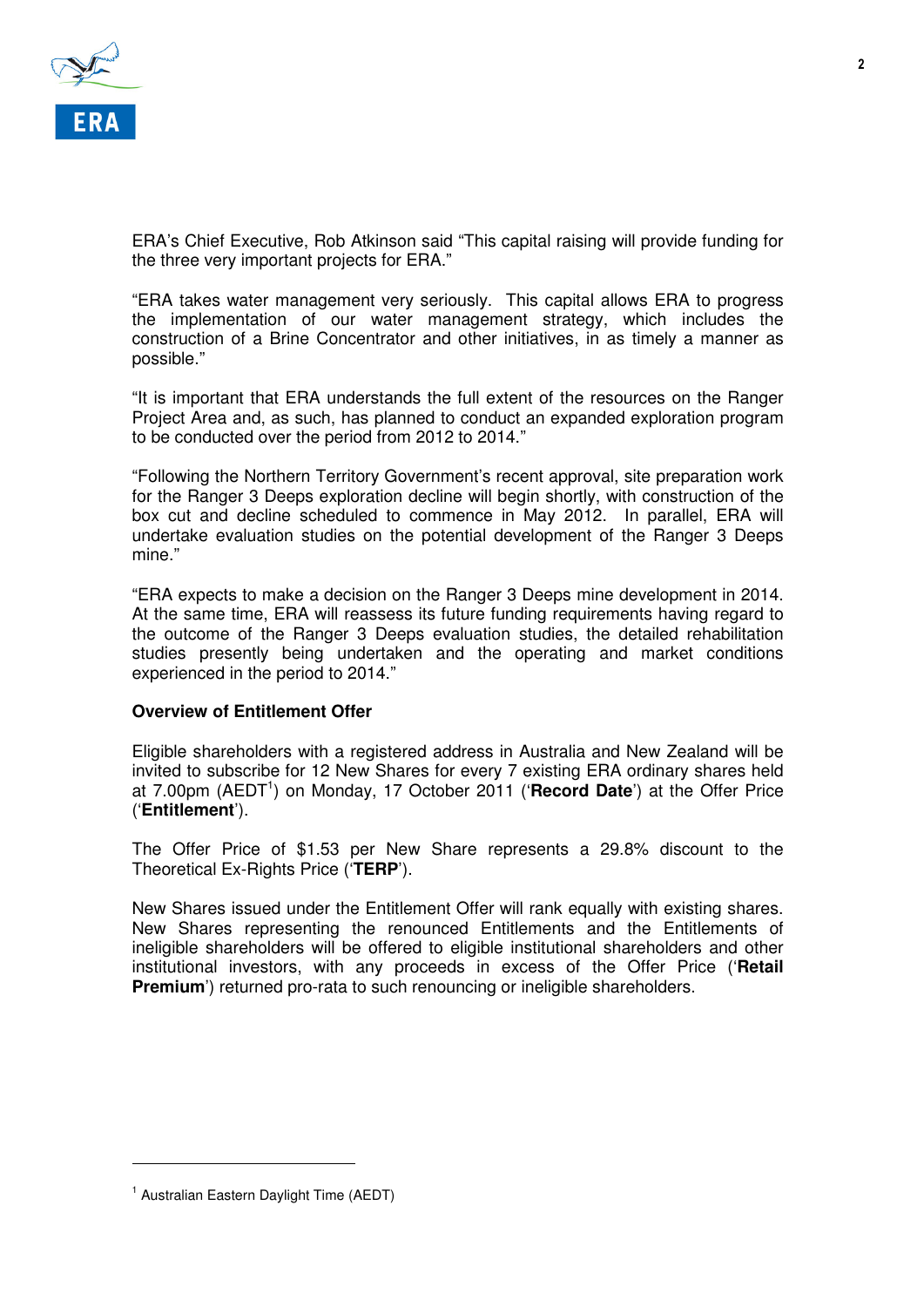

The key dates for the Entitlement Offer are:

| <b>Key events</b>                                                                       | Date <sup>2</sup>                    |
|-----------------------------------------------------------------------------------------|--------------------------------------|
| Announcement of Entitlement Offer and trading<br>halt                                   | 12 October 2011                      |
| Institutional Entitlement Offer                                                         | 12 October 2011 to 13 October 2011   |
| Institutional shortfall bookbuild                                                       | 13 October 2011 to 14 October 2011   |
| Trading halt lifted                                                                     | 17 October 2011                      |
| Record date                                                                             | 7:00 pm (AEDT) 17 October 2011       |
| Retail Entitlement Offer opens                                                          | 19 October 2011                      |
| Settlement of Institutional Entitlement Offer                                           | 24 October 2011                      |
| Allotment and trading of new shares issued<br>under the Institutional Entitlement Offer | 25 October 2011                      |
| <b>Retail Entitlement Offer closes</b>                                                  | 9 November 2011                      |
| Retail shortfall bookbuild                                                              | 14 November 2011 to 15 November 2011 |
| Settlement of Retail Entitlement Offer                                                  | 18 November 2011                     |
| Allotment of Retail Entitlement Offer                                                   | 21 November 2011                     |
| Trading of new shares issued under the Retail<br><b>Entitlement Offer</b>               | 22 November 2011                     |
| Distribution of Retail Premium proceeds (if any)                                        | 28 November 2011                     |

Eligible retail shareholders will receive a retail entitlement offer booklet including a personalised entitlement and acceptance form which will provide further details of how to participate in the Retail Entitlement Offer.

# **Contacts:**

 $\overline{a}$ 

| Media enquiries:    | Janet Hamilton | +61 (0) 8 8924 3550, 0437 326 696 |
|---------------------|----------------|-----------------------------------|
|                     | Jane Hart      | +61 (0) 8 8924 3589, 0419 972 784 |
| Investor enquiries: | Dave Skinner   | +61 (0) 3 9283 3628               |

For further information on the company's activities please access ERA's website at www.energyres.com.au

 $2$  All dates are indicative only. ERA reserves the right to change these dates without prior notice.